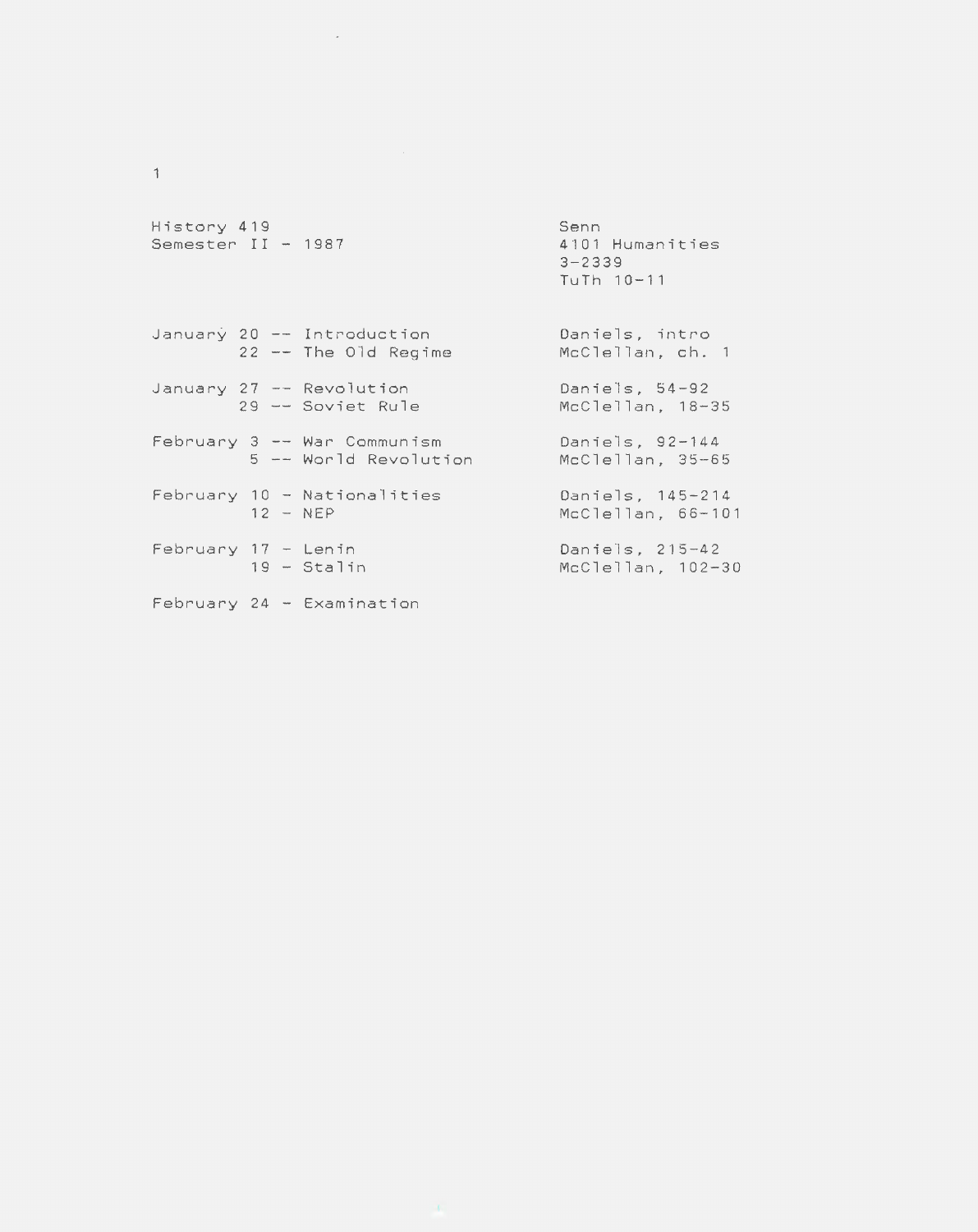History 419 Semester II - 1987 Senn

February 24 -- Stalin 26 -- The Struggle for Power 3 -- Planned Economy March 5 -- \*\*\*MOVIE\*\*\* \*\*\*\* Note that for one day only class meets on March 5 in room 1651 10 -- Mobilization March  $12 -$  Purges \*\*\*Then comes a week's vacation!!! 24 -- Socialism March 26 -- Diplomacy March 31 -- World War II<br>April 2 -- World War II

April 14 -- Examination

9 -- Succession

April

McClellan, ch. 4-5

McClellan, ch. 6-7 Daniels, ch. 3

McClellan, ch. 8-9 Daniels, 215-282

McClellan, ch. 10-11

McClellan, ch. 12

7 -- Stalin's Last Years McClellan, ch. 13-14 Daniels, 282-321

 $\sim$   $\sim$ 

МАСЛЕНИЦА ВЪ СТАРОМЪ ПЕТЕРБУРГЪ

 $\sim 10^{-1}$ 

 $\sim 100$